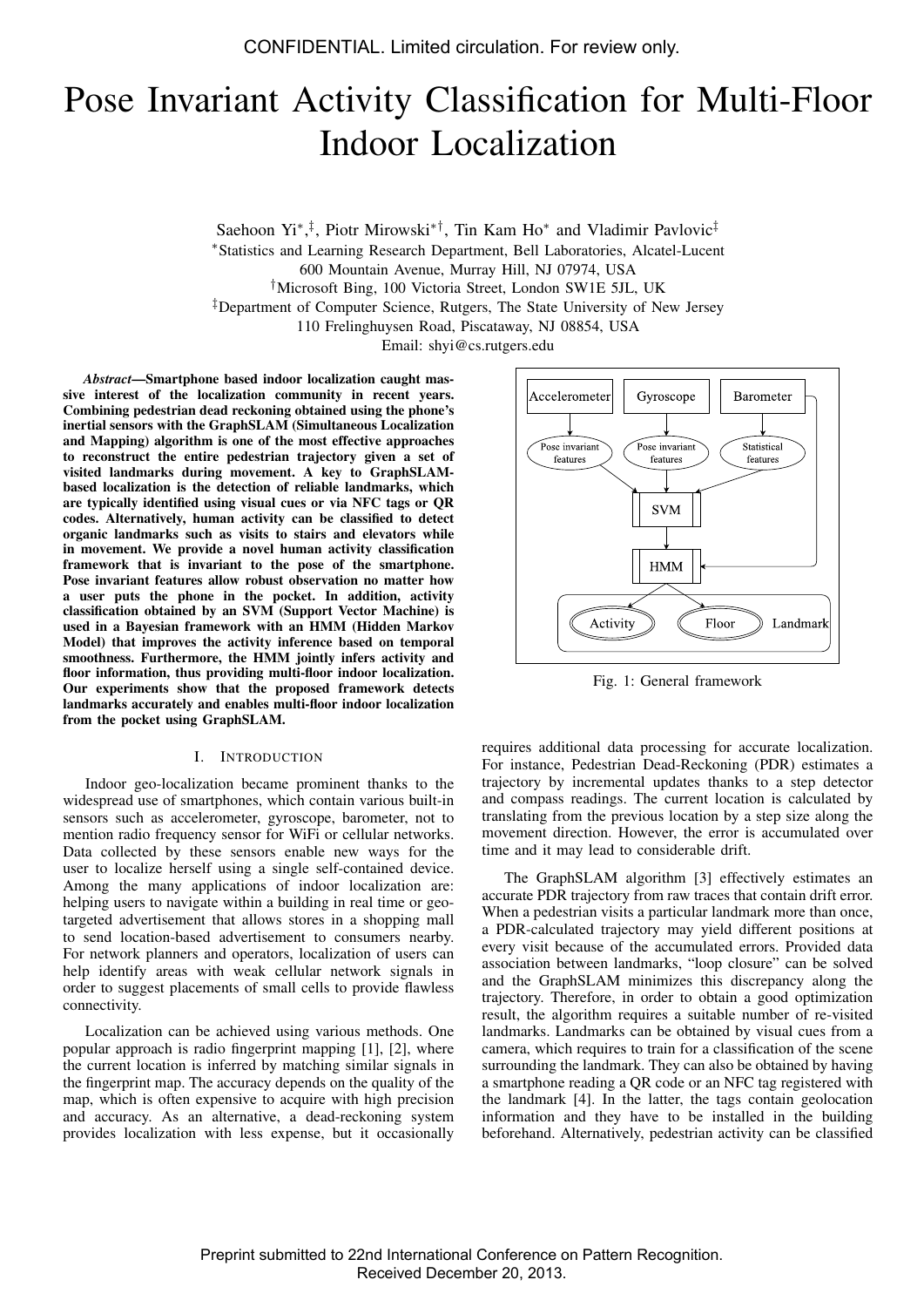to detect visits to stairs and elevators from smartphone sensor data. Gusenbauer et al. [5] classifies activities using an SVM (Support Vector Machine) on statistical features extracted from accelerometer in a smartphone. Hardegger et al. [6] introduces a set of rule-based conditions on accelerometer readings to detect activities.

In this paper, we propose a novel activity classification system for multi-floor indoor localization. Our contributions are as follows:

- We extended the design of pose invariant features for an activity classification task. Pose is defined by how a person puts a smartphone in the pocket. We show that pose invariant features can be used to successfully classify activities.
- We designed a Hidden Markov Model that enables the integration of activity classification and floor inference.
- We applied the GraphSLAM algorithm with our activity and floor detection framework to provide multifloor localization in a building.

The remainder of this paper is organized as follows. Section II explains pose invariant feature and statistical features extracted within our framework. Our proposed framework is described in Section III. Section IV introduces multi-floor extension of GraphSLAM. Quantitative and qualitative analysis of the experiment results are evaluated in Section V. Merits of the proposed framework are discussed in Section VI, followed by concluding remarks in Section VII.

# II. FEATURE EXTRACTION

# *A. Pose Invariant Feature for IMU Sensors*

Modern smartphones contain various sensors for versatile purposes. Inertial measurement units (IMU) such as accelerometers and gyroscopes detect linear and angular acceleration which describes the motion of the smartphone. Data from both sensors are represented as 3D time series of positions with respect to x, y, and z axes which are aligned with the smartphone. As a result, such sensor readings depend on the pose of the smartphone, which is defined as the orientation of the phone in the pocket. A pose-invariant system is strongly desirable because it frees the user from the restriction of keeping the smartphone in a particular orientation.

As illustrated in Figure 2, acceleration data for the same motion are distinct when the phone is in two different poses. Rotation of the smartphone pose changes magnitudes of x, y and z values of the accelerometer data. It changes not only the average magnitudes, but also the temporal dynamics and the time of the peak. Therefore, standard features of mean and moments that [7] and [5] use will also be distinctive for different poses. A pose invariant classifier can be obtained either by collecting training samples in all poses [7] or by extracting rotation invariant features from the raw data [8].

Kobayashi et al. [8] identified that the autocorrelation of acceleration data is invariant to the rotation of the accelerometer:



Fig. 2: Example of the pose invariant feature for accelerometer data. (a) Raw accelerometer readings on the rotation.<sup>1</sup> (b) Pose invariant feature extracted from the original data. (c) Pose invariant feature extracted from the rotated data. (d) The difference between (b) and (c).

$$
f(\omega) = \int exp(-i\omega t)s(t)dt \in \mathbb{C}^3,
$$
 (1)

$$
F = [f(\omega_1), f(\omega_2), \dots, f(\omega_n)] \in \mathbb{C}^{3 \times n}, \tag{2}
$$

$$
A = F^*F.
$$
 (3)

3D signal  $s(t) \in \mathbb{R}^3$  is obtained from accelerometer. Signal  $f(\omega)$  is calculated by Fourier transform on  $s(t)$ . Autocorrelation matrix  $A$  in the frequency domain is acquired by multiplying the conjugate transpose of the Fourier transformed signal. A is a  $n \times n$  symmetric matrix where n is the number of frequencies.

The pose invariant property is inherited from the fact that the rotation matrix R is an orthogonal matrix,  $R^T R = I$ . In Eq. (4),  $\hat{s}$  is the rotated signal from a different pose of the phone. The rotation matrix  $R = R_x R_y R_z$ , where  $R_x, R_y$  and  $R_z$  are the rotation matrices with respect to each axis x, y and z.

$$
\hat{s}(t) = Rs(t). \tag{4}
$$

Since the Fourier transform is a linear operation, we have the following property:

<sup>1</sup>Portions of this figure are modifications based on work created and shared by the Android Open Source Project and used according to terms described in the Creative Commons 2.5 Attribution License.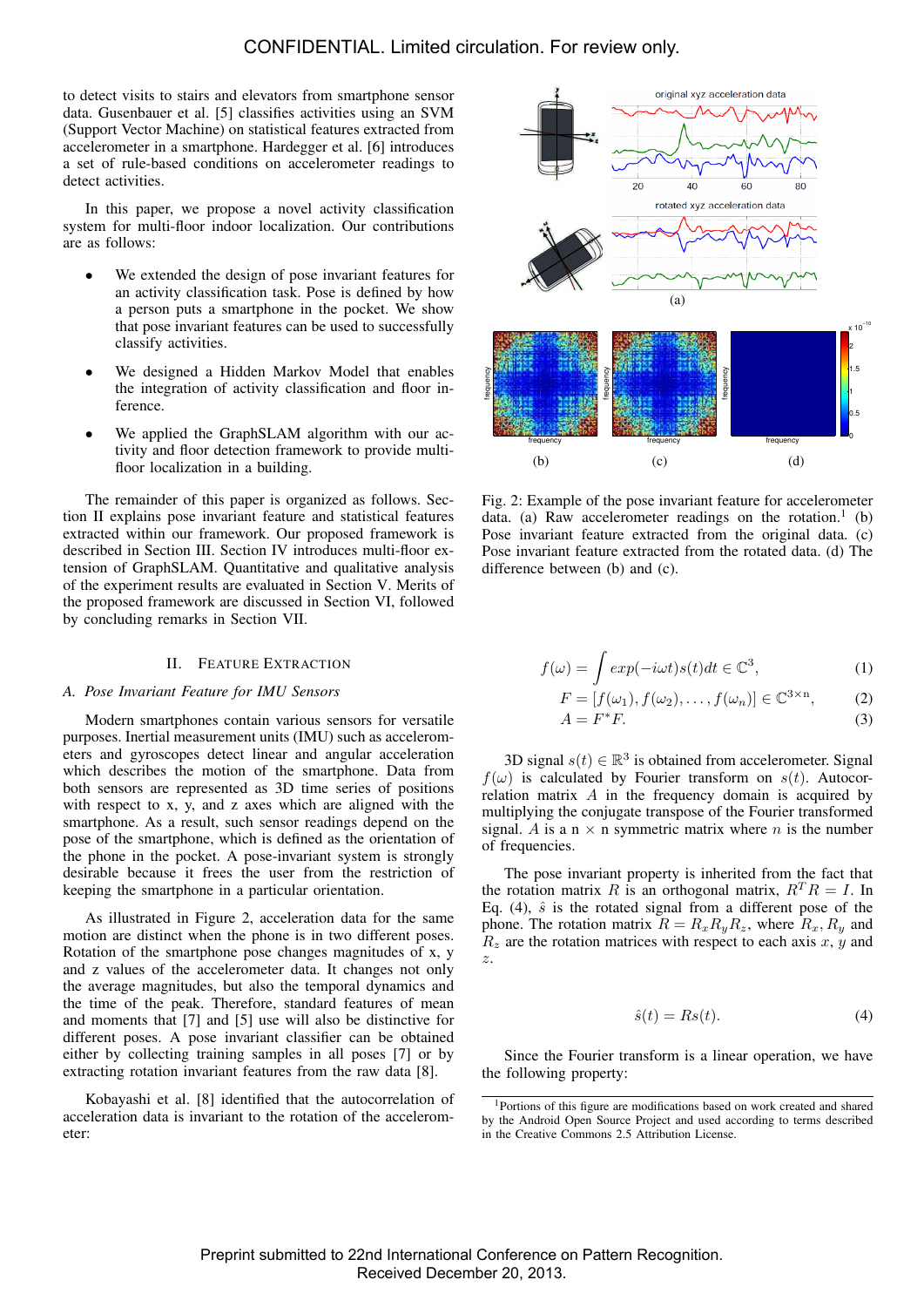$$
\hat{f}(\omega) = \int exp(-i\omega t)\hat{s}(t)dt,
$$
  
=  $R \int exp(-i\omega t)s(t)dt,$   
=  $Rf(\omega).$  (5)

Eq. (5) becomes  $\hat{F} = RF$  in matrix form. Eventually, the autocorrelation matrix  $A$  is rotation invariant as in Eq. (6). Therefore, the feature A provides a pose invariant property.

$$
\hat{A} = \hat{F}^* \hat{F} = F^* R^T R F = F^* F = A.
$$
 (6)

In Figure 2, the pose invariant feature extracted from the rotated accelerometer data is nearly identical to the original data. The difference is bounded to  $10^{-10}$  in the magnitude of correlation strength due to a precision error.

We extend the idea and apply the pose invariant features on both accelerometer and gyroscope sensor data to classify pedestrian activity. Autocorrelation matrix is estimated for each sliding window of the data and the upper triangle components of the autocorrelation matrix is used as the pose invariant features. Kobayashi et al. [8] showed that the proposed features of accelerometer readings were able to identify a person by his gait. Our experiments show that the features are successful in classifying different activities when trained on activity labels.

# *B. Statistical Features from a Barometer*

For locomotive activities of walking and taking stairs, inertial sensors provide enough information to classify the activities. However, for the activity of taking elevators, the inertial sensors observe zero acceleration inside of a moving elevator. Thereby, Alzantot and Youssef [9] detect elevator activities by a state model, which catches unique acceleration patterns when the elevator starts to move and stops. However, we want to integrate the elevator classifier with other activities in the same sliding window framework. Therefore, the only information that helps detecting the elevator movement is the air pressure from a barometer sensor. Air pressure changes as the elevator moves up and down. However, barometer readings consistently fluctuate even if the sensor stays at the same level, thus we need to use some statistical features to get robust observations, as listed in Table I.

It is worth to note that we take the sliding window of a small size to ensure short latency of activity detection. Therefore, the barometric pattern of a stair-climbing activity is hardly distinguishable from that of a walking activity on the same floor. As a consequence, barometric features should be used together with inertial sensor data for classification of all activities.

## III. PROPOSED FRAMEWORK

In this section, we propose a novel Bayesian framework for integrating activity classification from a Support Vector Machine(SVM) with floor inference using a Hidden Markov Model(HMM). The overview of the framework is depicted in Figure 1.

TABLE I: Statistical features for barometer data.

| Relative to initial point | $b(t) = b(t) - b(1)$                                         |
|---------------------------|--------------------------------------------------------------|
| Velocity                  | $v(t) = b(t) - b(t-1)$                                       |
| Acceleration              | $a(t) = v(t) - v(t-1)$                                       |
| Mean                      | $\mu = \frac{1}{n} \sum_{t=1}^{n} b(t)$                      |
| Mean of $1^{st}$ half     | $\mu_1 = \frac{2}{n/2} \sum_{t=1}^n b(t)$                    |
| Mean of $2^{nd}$ half     | $\mu_2 = \frac{2}{n} \sum_{t=n/2+1}^{n} b(t)$                |
| Difference of means       | $\mu_{\delta} = \mu_2 - \mu_1$                               |
| Slope                     | $\theta = b(n) - b(1)$                                       |
| Variance                  | $\sigma^2 = \frac{1}{n} \sum_{t=1}^n (\tilde{b}(t) - \mu)^2$ |
| Standard deviation        | $\sigma = \sqrt{(\sigma^2)}$                                 |
| Root mean square          | $r = \sqrt{\frac{1}{n} \sum_{t=1}^{n} \tilde{b}(t)^2}$       |
| Signal magnitude area     | $s = \frac{1}{n} \sum_{t=1}^{n}  b(t) $                      |

# *A. SVM Activity Classification*

In our framework, features are extracted from smartphone sensor data and passed to an SVM for activity classification. As described in Figure 1, rotation invariant features are extracted from accelerometer and gyroscope sensors and statistical features from barometer in each sliding window of an input sequence. A linear SVM model classifies each sliding window sample and generates class probability from Platt's scaling algorithm [10].

SVM classification is limited to observations from one sliding window and has no ability to maintain reference to activities occurring in previous sliding windows. Hence, there may arise sporadic misclassifications. Classification results can be improved if we promote temporal smoothness on the activity sequence.

# *B. HMM Activity and Floor Inference*

HMM is one of the most popular time series models and it captures temporal dependency among states. Activity classification results obtained from the SVM can be refined by an HMM if we define activities as states and suppress the unlikely state transitions. Furthermore, by extending the definition of a state as a joint identification of the activity and the floor, state inference can integrate activity with floor inferences. Such a combined state will help constrain the state transition. For instance, one can transit from one floor to the consecutive floors only by the activities of taking stairs and elevators. Given this definition of a state, the proposed HMM consists of transition and observation probabilities that are explained as follows.

Transition probability Traditionally, transition probabilities of hidden states are learned from training data by the Baum-Welch algorithm. Unlike the traditional HMM, we explicitly define the states, and data-driven hidden states may not match our defined states. Therefore, motivated by Li et al. [11], we manually design the transition probabilities as shown in Figure 3. It results from the fact that activity transition occurs sparsely over time, thus probability of state transition is much lower than staying in the same state. Moreover, the transition between certain activities is not possible. For example, between elevator and walking activities, a pedestrian should stand still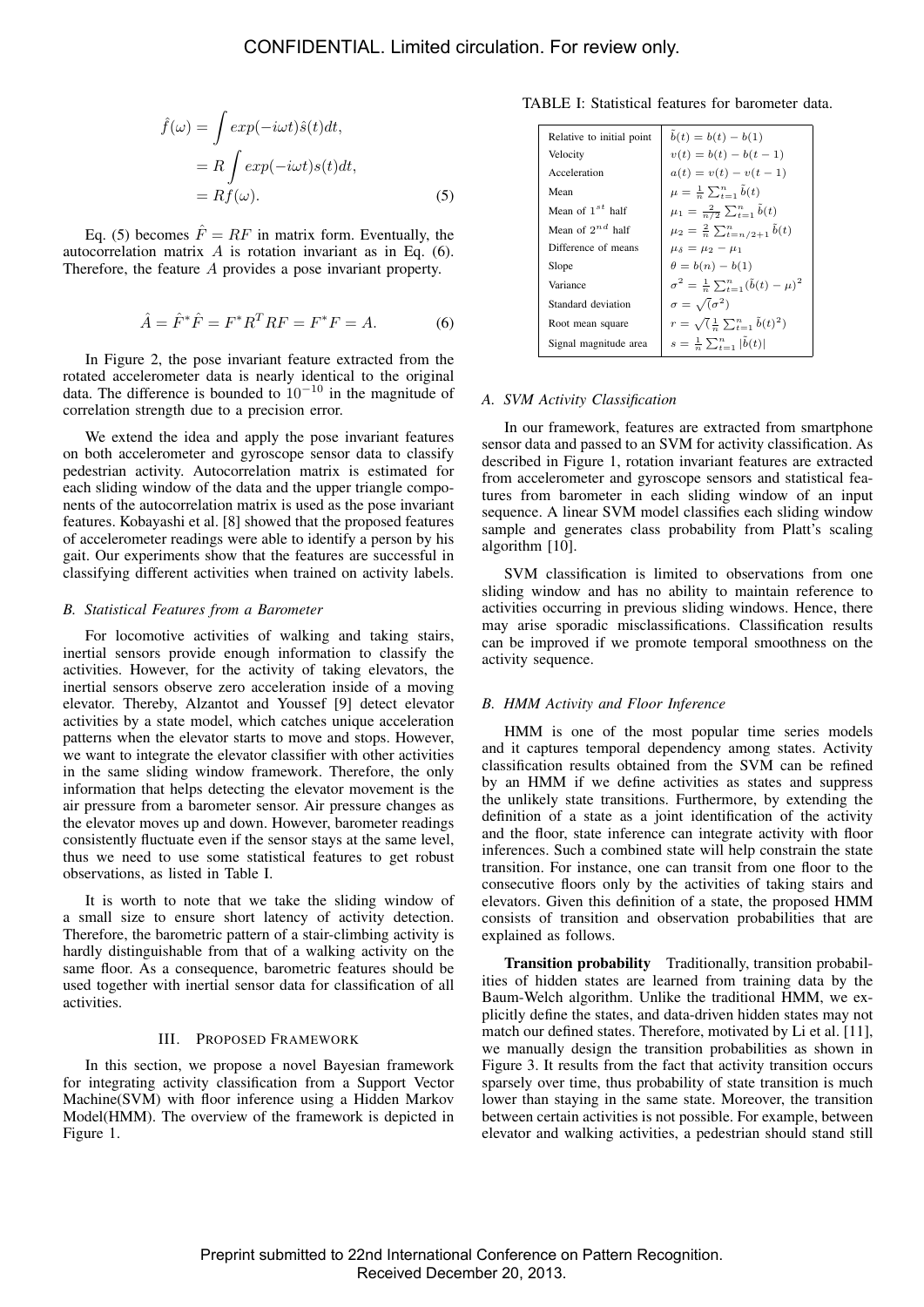

Fig. 3: State transition diagram for the HMM.

for a moment. Therefore, the state of elevator activity first changes to standing still before changing to walking.

Observation probability Observation probabilities are obtained jointly from activity and floor likelihood. Air pressure observation from a barometer  $y_{floor}$  is modeled by a mixture of Gaussians, where each floor forms a Gaussian distribution with  $(\mu_{floor}, \sigma_{floor})$ . As the altitude increases, the air pressure decreases. Therefore,  $\mu_{floor}$  of the air pressure decreases linearly for the higher floors.  $p(s_{floor_i}|y_{floor})$  is the floor posterior from the mixture of Gaussian model. Activity class posterior  $p(s_{\text{act}_i}|y_{\text{act}})$  is estimated from Platt's scaling on SVM decision values as described in Section III-A. Activity and floor are independent events because each activity can occur independently on every floor, so the joint probability is calculated as Eq. (8).  $T$  is the sequence length and  $S$  is the number of states in Eq. (9).

$$
p(y|s_i) = \frac{p(s_i|y)p(y)}{p(s_i)},\tag{7}
$$

$$
p(s_i|y) = p(s_{\text{floor}_i}|y_{\text{floor}})p(s_{\text{act}_i}|y_{\text{act}}),
$$
\n(8)

$$
p(y) = \frac{1}{|T|}, p(s_i) = \frac{1}{|S|}.
$$
 (9)

Once the observation probabilities are estimated, the most probable state sequence is inferred by the Viterbi algorithm. As a result, each HMM state is decomposed into activity and floor labels.

#### *C. Post-Process Rectification*

The HMM smooths the state transition because the probability of state change is much smaller than that of staying in the same state. Thus, the number of sporadic misclassifications from the SVM may be reduced. In addition, activity inference of the HMM can be further improved by rectifying activities of *stairs* that involve no floor change to *walk* and, likewise, *elevators* to *stand still*.

# IV. MULTI-FLOOR GRAPHSLAM WITH ORGANIC LANDMARK

GraphSLAM is an approach that optimizes a trajectory by representing it as a graph of constraints between consecutive positions and by minimizing an error to satisfy the constraints specified by the graph. Each node in the graph corresponds to the location  $x$  of a pedestrian obtained from pedestrian dead reckoning (PDR). An edge represents a constraint between the nodes. As the pedestrian moves, consecutive nodes of the location are connected by an edge z (i.e., consecutive steps). GraphSLAM minimizes the error  $e = z - \hat{z}$ , the difference between the real constraint and the observed constraint. When a person re-visits a landmark, an additional edge is added from the current node to the node that corresponds to the same landmark which was visited at an earlier time. Such constraint edges z are assumed to have a zero weight because they connect a location with itself (loop closure). GraphSLAM expresses the error as a sum of quadratic constraint at each edge and optimizes the total error by iteratively linearizing the error and solving a linear least squares problem until convergence. In order to obtain an accurate trajectory, GraphSLAM requires a good number of landmarks visited more than once. Detailed explanation and formulation can be found in the tutorial [3].

In this paper, we focus on providing organic landmarks which are stairs and elevators detected when a pedestrian moves inside a building. The identity of landmarks can be determined by comparing WiFi visibility signatures such as the MAC address of a WiFi access point. On training, WiFi visibility and the physical location of all landmarks are obtained as a reference landmark list. WiFi visibility of a landmark is represented by a binary vector, which is filled with 1 when a WiFi access point is visible from the landmark and 0 otherwise. This binary vector is rescaled and normalized to be an estimate of probability density function of access points. The  $\chi^2$  distance is employed as a distance metric between two probability density functions from different landmarks. Therefore, when a landmark is detected on testing, we compare the current WiFi visibility to all landmarks and take the physical location of the closest landmark in the reference list.

Unlike the sit and walk ActionSLAM landmarks [6], stair and elevator landmarks are appropriate in multi-floor environments and they help reduce the need for manual landmark installation, such as NFC tags or QR codes which may be laborious to maintain [4]. In addition, our framework infers floor information along the trajectory. Integrating trajectory with floor information gives a multi-floor trajectory inside a building.

# V. EXPERIMENTS AND RESULTS

We experimented with the proposed method in a large, multi-floor office building with many stairs and elevators. In our experiments, accelerometer, gyroscope and barometer data are recorded from Android smartphones at 50Hz. Training data were recorded for a total of 10271 seconds performed by three subjects. To help with annotation, the same action was performed repeatedly. We defined 6 indoor activities of *walking, taking stairs down, taking stairs up, standing still, taking elevator down* and *taking elevator up*. For test data, subjects walked inside a building naturally. Test trajectories are composed of 12 sequences in total of 6160 seconds long. The ground truth of the activity and floor information was manually recorded for the purpose of validating the results. An SVM takes pose invariant features from accelerometer and gyroscope data in sliding windows of size 64 time points (corresponding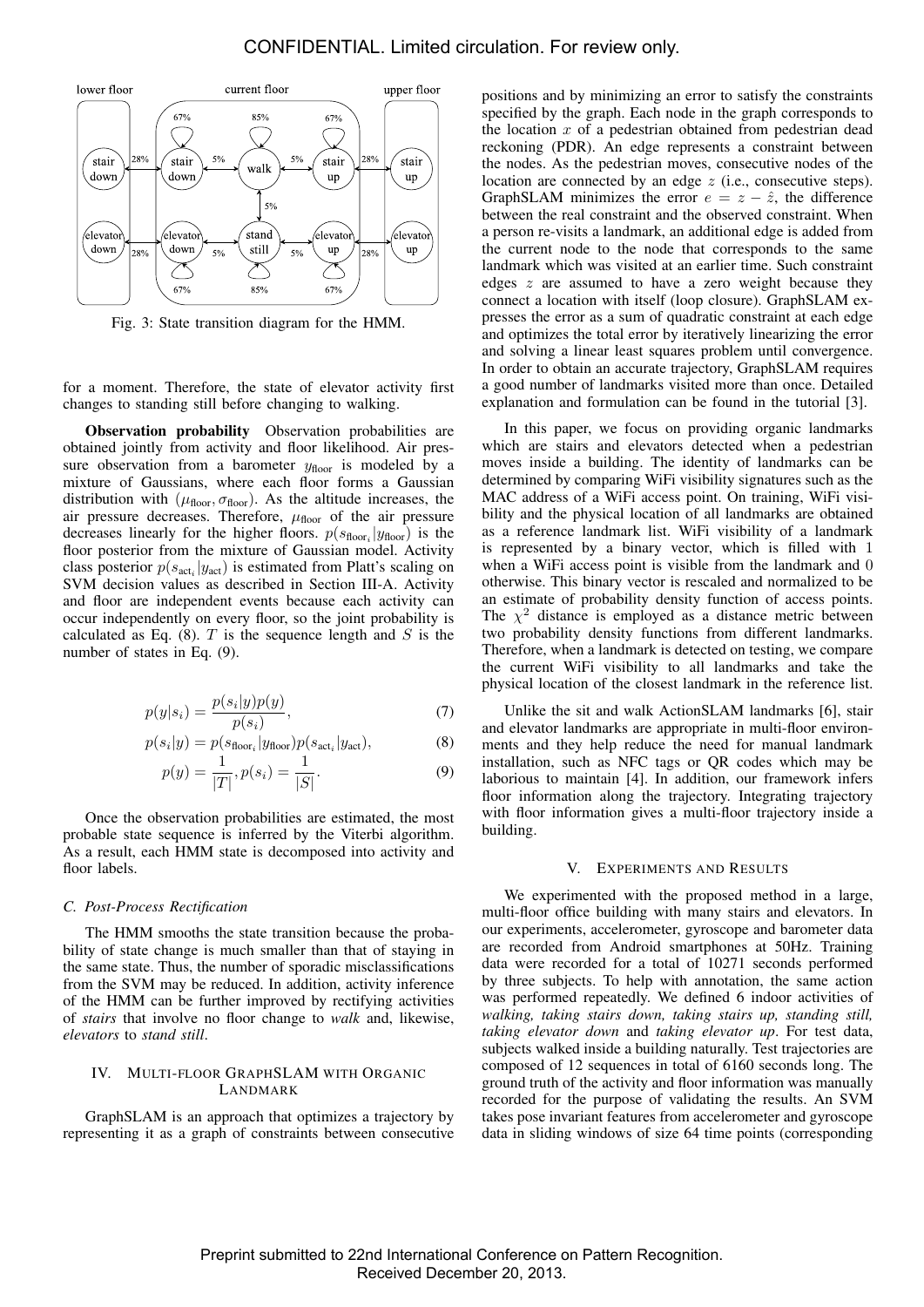CONFIDENTIAL. Limited circulation. For review only.

|           | Model            |          |          |       | <b>SVM</b>  |       |       | <b>HMM</b> |             |          |          | Rect     |          |          |
|-----------|------------------|----------|----------|-------|-------------|-------|-------|------------|-------------|----------|----------|----------|----------|----------|
|           | Walk (WA)        |          |          |       | 83.76       |       | 91.99 |            |             |          | 99.22    |          |          |          |
|           | Stair Down (SD)  |          |          |       | 88.91       |       | 97.18 |            |             |          | 97.47    |          |          |          |
|           | Stair Up (SU)    |          |          |       | 92.79       |       |       | 99.26      |             |          |          | 99.32    |          |          |
|           | Stand Still (SS) |          |          |       | 92.92       |       |       | 99.39      |             |          |          | 100.00   |          |          |
|           | Elev. Down (ED)  |          |          |       | 95.89       |       |       | 96.64      |             |          |          | 96.64    |          |          |
|           | Elev. Up (EU)    |          |          |       | 89.35       |       |       | 90.29      |             |          |          | 91.34    |          |          |
|           | All              |          |          |       | 87.45       |       |       | 94.82      |             |          |          | 99.25    |          |          |
|           |                  |          |          |       |             |       |       |            |             |          |          |          |          |          |
|           |                  |          |          |       |             |       |       |            |             |          |          |          |          |          |
|           | WA 83.76         | 7.74     | 6.48     | 0.28  | 0.56        | 1.18  |       |            | WA 91.99    | 3.32     | 4.68     | 0.01     | $\Omega$ | $\Omega$ |
| SD        | 9.48             | 88.91    | 1.61     | 0     | 0           | 0     |       | SD         | 2.82        | 97.18    | 0        | 0        | 0        | 0        |
| SU        | 3.43             | 3.77     | 92.79    | 0     | $\mathbf 0$ | 0     |       | SU         | 0.74        | 0        | 99.26    | $\Omega$ | 0        | 0        |
| SS        | 0.4              | $\Omega$ | 0.12     | 92.92 | 2.33        | 4.22  |       | SS         | $\Omega$    | 0.09     | $\Omega$ | 99.39    | 0.53     | $\Omega$ |
| ED        | $\Omega$         | $\Omega$ | $\Omega$ | 4.11  | 95.89       | 0     |       | ED         | $\mathbf 0$ | $\Omega$ | $\Omega$ | 3.36     | 96.64    | $\Omega$ |
| EU        | 0                | 0        | 0        | 10.65 | $\mathbf 0$ | 89.35 |       | EU         | 0           | 0        | 0        | 9.71     | 0        | 90.29    |
| $(a)$ SVM |                  |          |          |       |             |       |       | $(b)$ HMM  |             |          |          |          |          |          |

TABLE II: Activity classification accuracy (%).

Fig. 4: Activity confusion matrices (%).

to 1.28 seconds) and of step size 35. The energy in the 64 frequencies are obtained by Fourier transform and the upper triangle matrix of the autocorrelation matrix is used as the pose invariant features. Statistical features from barometer data are extracted from sliding windows of size 192 time points which triples the window size of the inertial sensor data. It is so to help capture increments or decrements of the air pressure within a sliding window.

# *A. Quantitative analysis*

Activity classification results for various models are shown in Table II. Columns show class accuracies for SVM(Section III-A), HMM(Section III-B) and rectification results (Section III-C), respectively. The HMM inference obtained from the Viterbi algorithm improves over the SVM classification for all activities. Figure 4 shows that the HMM improves confusions on locomotive activities of *walk, stair down* and *stair up*. It also improves misclassifications of the activities of *stand still* to *elevator down* and *elevator up*. Such sporadic misclassifications were suppressed by temporal smoothing from the HMM. Finally, post-processing with HMM inference further rectifies the *walk* activity which was misclassified as *stairs*.

# *B. Qualitative analysis*

Figure 5 shows an example of the inference result. Figure 5c, 5d and 5f illustrate activity inference over time. The labels of activities are *walking(WA), stair down(SD), stair up(SU), stand still(SS), elevator down(ED)* and *elevator up(EU)* from bottom to top. Figure 5e depicts floor inference over time. In the given sequence, the user visited  $7$  floors including  $F0$ which is the basement.

We observe that SVM inference in Figure 5c gives misclassification between locomotive activities of *walking, stair down* and *stair up*. Those misclassifications are corrected by



Fig. 5: Activity and floor inference result.

the HMM Viterbi algorithm as in Figure 5d. The floor is correctly inferred by the Viterbi algorithm as in Figure 5e. Post-processing in Figure 5f further corrects *stairs down* and *stairs up* activities that did not incur a floor change to *walk*.

#### *C. Multi-floor GraphSLAM*

Once our framework detects stairs and elevators, we provide the detection results as organic landmarks. When the activity classifier detects a landmark of stairs or elevator, the identity of the landmark is determined by visibility signatures of WiFi access point as described in Section IV.

Multi-floor localization result is shown in Figure 6. First, a 2D GraphSLAM algorithm [3] optimizes a raw trajectory acquired by pedestrian dead reckoning (PDR) with organic landmarks. Then, the rectified trajectory is integrated with the floor inference. Trajectory on all floors are shown in Figure 6a. Red markers represent landmarks. This example describes a trajectory that included visits to 4 floors. The trajectory on each floor is shown in Figure 6b, 6c and 6d.

# VI. DISCUSSION

The merits of the proposed framework are two-fold.

First, the pose invariant feature enables efficient learning for the SVM classifier. Albert et al. [7] achieved a pose invariant activity recognition model by collecting accelerometer